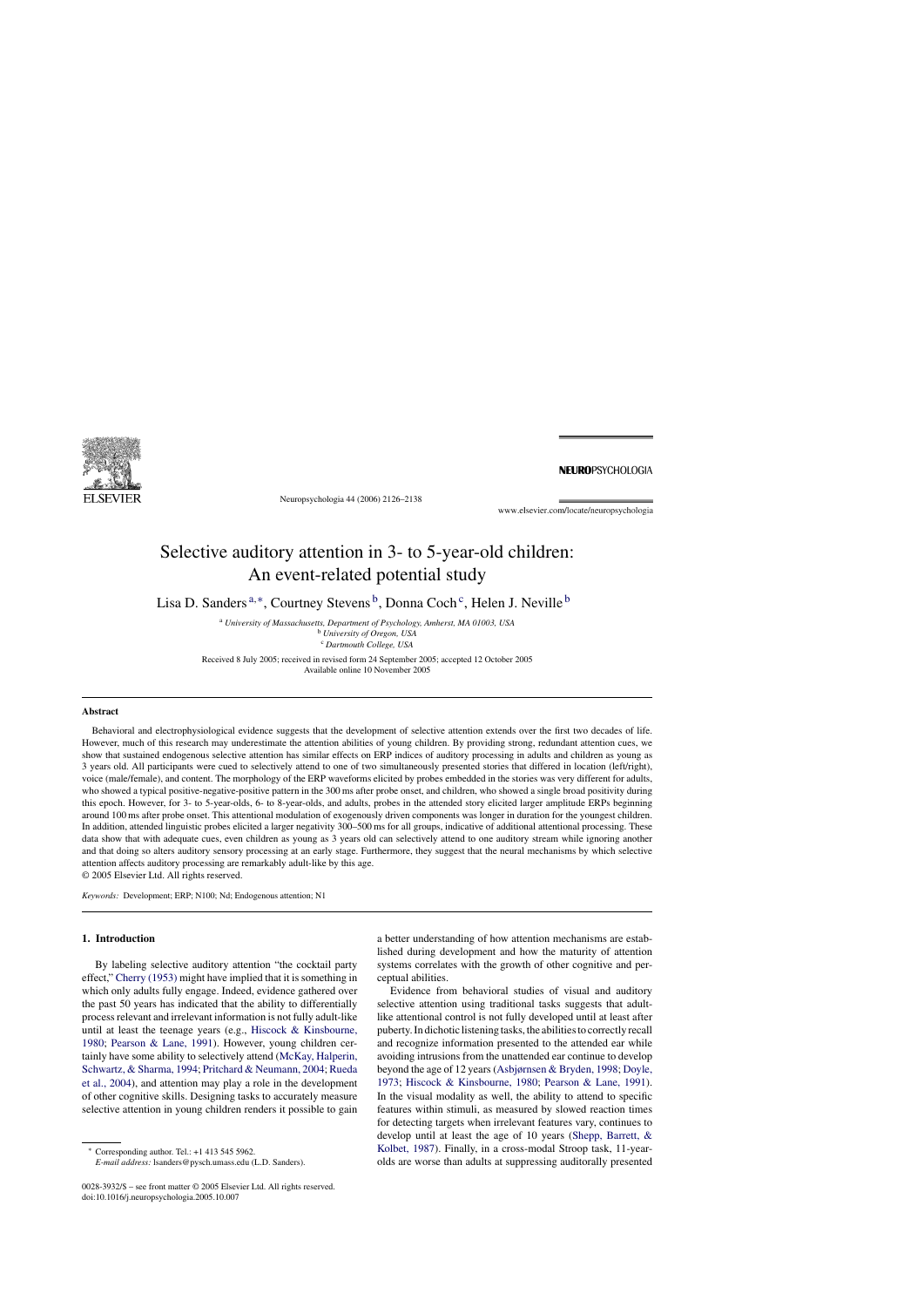color names when asked to identify the color of a visually presented rectangle [\(Hanauer & Brooks, 2003\).](#page-12-0) Thus, from studies employing classic adult attention tasks across modalities, there is evidence for a prolonged period of development for selective attention systems.

Studies that have more directly manipulated the degree of executive control necessary to complete a task suggest that adultlike control of selective attention can be accomplished at an earlier age under conditions in which external cues direct attention more strongly ([Klenberg, Korkman, & Lahti-Nuuttila, 2001;](#page-12-0) [McKay et al., 1994;](#page-12-0) [Shepp & Barrett, 1991;](#page-12-0) [Zukier & Hagen,](#page-12-0) [1978\).](#page-12-0) For example, in a visual target detection task with various set sizes, 9- and 10-year-old children were able to ignore distractors at peripheral locations to a similar extent as adults only if the complexity of the foveally presented set demanded more attention [\(Huang-Pollock, Carr, & Nigg, 2002\).](#page-12-0) Studies such as this suggest that with adequate external cues young children can overcome difficulty with sustaining attention over an extended period of time and switching among competing tasks. Overall, the ability to ignore irrelevant information across a variety of more child-directed tasks appears fully developed by the age of 11 (see [Lane & Pearson, 1982](#page-12-0) for a review).

Studies designed specifically for young children have shown that children can demonstrate adult-like competence in some aspects of attention at even earlier ages. For example, adapting a traditional Posner visual cuing paradigm to be more interesting and child-friendly by employing fish on colorful backgrounds yielded the finding that attention orienting is fully developed before the age of 6 years [\(Rueda et al., 2004\).](#page-12-0) When attention is indexed by a more implicit measure such as negative priming (unattended items are more difficult to process on subsequent trials) rather than by a more explicit measure such as reaction time, children as young as 5 years old have been shown to perform similarly to adults (i.e., they demonstrate as much inhibition of irrelevant items as do adults; [Pritchard & Neumann,](#page-12-0) [2004\).](#page-12-0)

The results of these studies highlight the importance of designing appropriate tasks in developmental research; certainly questions about the maturation of selective attention systems are tractable—with sensitive measurement tools. Many of these developmental studies, particularly those that have employed more traditional tasks, may have inadvertently confounded or conflated at least two aspects of selective attention: the initial selection of the to-be-attended channel and the subsequent perception and further processing of stimuli within (and outside of) that channel. The results from the more child-accessible paradigms that provide support for selection suggest that some of the effects of attention on perception and further processing of stimuli may be remarkably mature in very young children. Reports of poor selective attention skills in older children may thus be a reflection of broad, inflexible, or poorly tuned selection criteria in children rather than a lack of differential processing for attended and unattended items after that selection has been made. There is some behavioral evidence to support this hypothesis: on visual attention tasks, 5- and 8-year-olds benefit more than adults from cues directing their attention to the correct items ([Heinbuck & Hershberger, 1989\).](#page-12-0)

Employing neurocognitive measures in addition to behavioral measures may help to clarify what sorts of attentional skills are developing when. There is a lengthy history of event-related potentials (ERPs) being used to determine the stages at which selective attention affects processing in adults. In a classic ERP study of selective attention, adult listeners were asked to attend to one ear to detect rare high-frequency tones in rapid series of standard and target tones presented to both ears ([Hillyard,](#page-12-0) [Hink, Schwent, & Picton, 1973\).](#page-12-0) Standard tones presented to the attended ear elicited larger N100s (negativity between 80 and 120 ms) than the same tones when unattended. Targets presented to the attended ear elicited larger P300s (positivity between 250 and 400 ms) than unattended targets. The finding that some portion of the attention effect mirrors the distribution of underlying ERP components suggests that attention modulates exogenously driven neural activity. However, attention effects in other time windows can have distributions distinct from the sensory ERP responses [\(Hansen & Hillyard, 1980\).](#page-12-0) These effects are considered to index additional endogenous processing of attended stimuli rather than a simple gating of sensory information like that indexed by the amplitude of the N100 ([Hansen & Hillyard,](#page-12-0) [1980\).](#page-12-0) Since the initial report by [Hillyard et al. \(1973\),](#page-12-0) this classic dichotic listening paradigm has been adapted to test many specific hypotheses about the neural systems important in selective attention, the timing of selective attention, and the impact of selective attention on the processing of syllables [\(Hink,](#page-12-0) [Hillyard, & Benson, 1978\),](#page-12-0) linguistic stimuli that vary by different features ([Hansen, Dickstein, Berka, & Hillyard, 1983\),](#page-12-0) and irrelevant probe stimuli that share many selection criteria with attended items [\(Hink & Hillyard, 1976\).](#page-12-0)

A few similar ERP studies have been conducted with children over 5 years of age. Using a dichotic listening paradigm, [Berman and Friedman \(1995\)](#page-11-0) showed that when 8-year-old, 14 year-old, and adult listeners attended to either specific pitch ranges or specific syllables to detect longer duration targets while ignoring other stimuli, a negative attention effect was evident between about 200 and 400 ms in all groups. However, the amplitude of this attention effect increased and its latency decreased from childhood to adulthood. In a cross-modal paradigm, children as young as 6 years old showed a larger negativity in response to auditory stimuli when they attended to the auditory as opposed to the visual modality, with the latency of this attention effect decreasing to adult levels by the age of 8 [\(Satterfield,](#page-12-0) [Schell, Nicholas, Satterfield, & Freese, 1990\).](#page-12-0) In a less canonical paradigm, listeners ages 8–22 were asked either to read a book or to actively attend to a rapid series of standard and rare tones. Typical auditory onset responses (P1, N1, P2, N2, and P3) were reported, but there was no evidence of a negative processing difference in children younger than 17 years of age [\(Oades,](#page-12-0) [Dittmann-Balcar, & Zerbin, 1997\).](#page-12-0) Overall, it appears that ERP selective auditory attention effects can be elicited in children at least as young as the age of 6 under certain conditions, consistent with the behavioral findings reviewed above.

In a review of both behavioral and ERP studies of the development of selective attention, [Ridderinkhof and van der Stelt](#page-12-0) [\(2000\)](#page-12-0) proposed that the abilities to select among competing stimuli and preferentially process more relevant information are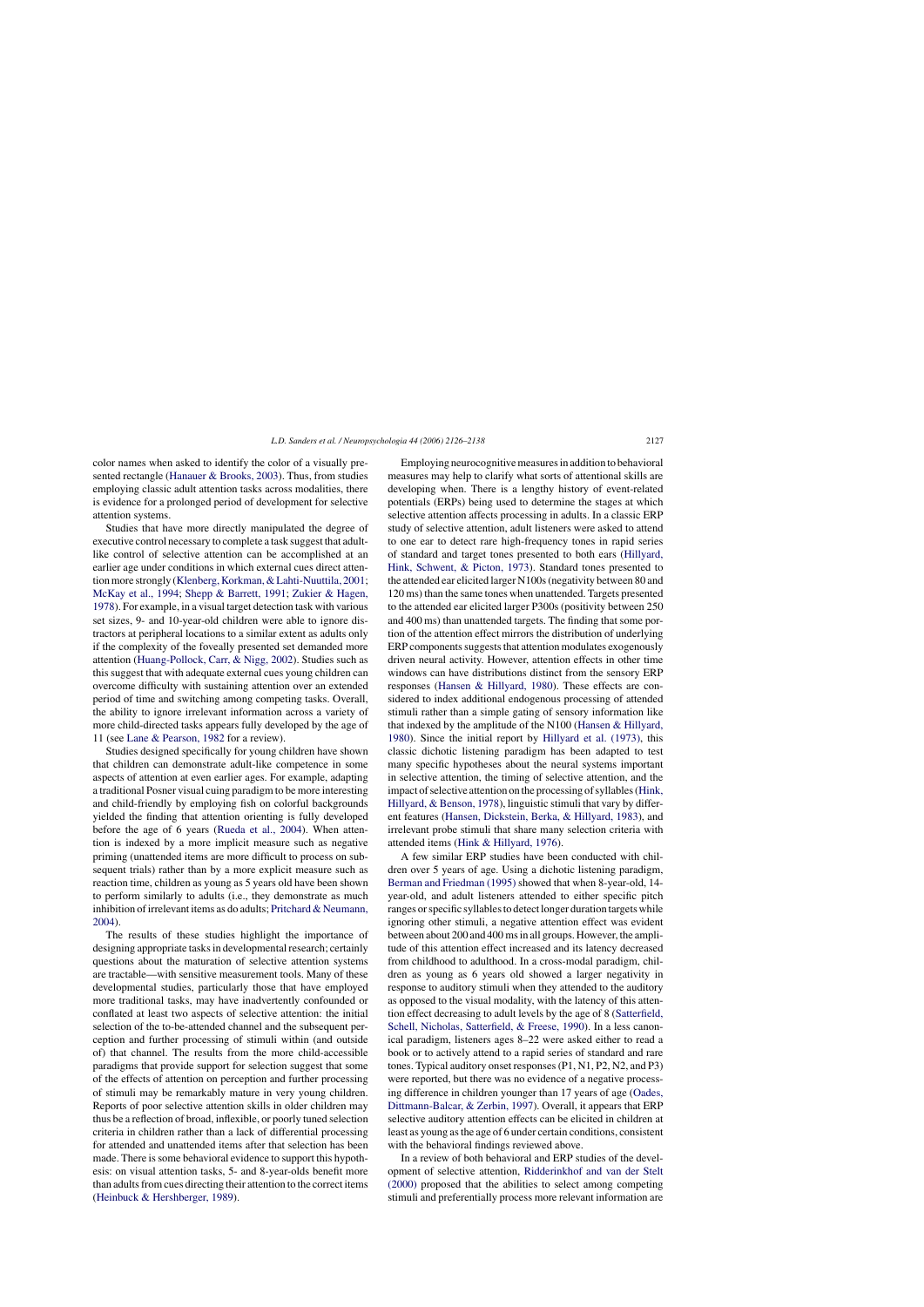<span id="page-2-0"></span>essentially available in very young children, but that the speed and efficiency of these behaviors and the systems contributing to these abilities improve as children develop. To test this hypothesis more directly, the ERP paradigm employed by [Hink and](#page-12-0) [Hillyard \(1976\)](#page-12-0) was adapted to make dichotic listening more interesting and engaging for 6- to 8-year-old children [\(Coch,](#page-12-0) [Sanders, & Neville, 2005\).](#page-12-0) When these listeners were asked to selectively attend to one of two simultaneously presented stories that differed in position (left/right), voice (male/female), and content, children as young as age 6 years showed an auditory selective attention effect on ERPs to probe stimuli with similar onset latency to that observed in adults (100 ms). This finding suggests that, if given strong attentional cues, children as young as 6 years old can selectively attend to auditory information and that the nature and timing of these effects on processing auditory information are similar to those found in adults. Interestingly, the children in this study did not show the typical negative ERP attention effect; instead, irrelevant probe stimuli presented at the same location as the attended story elicited a larger positivity than those sharing the location of the unattended story. Some indication of a similar positive processing difference for the youngest children among 5-, 7-, and 9-year-olds in another selective attention study can be found in data presented in a figure but not otherwise analysed or discussed [\(Bartgis, Lilly, &](#page-11-0) [Thomas, 2003,](#page-11-0) Figs. 1 and 2). Positive attention effects in children may also relate to the positive mismatch response reported in other studies with young children [\(Kushnerenko, Ceponiene,](#page-12-0)

# [Balan, Fellman, & N](#page-12-0)äätänen, 2002; [Maurer, Bucher, Brem, &](#page-12-0) [Brandeis, 2003\).](#page-12-0)

The results of these studies raise an important issue concerning ERP measures of auditory selective attention effects in young children: to accurately interpret attention effects as modulations of exogenously driven components or added endogenous components, it is necessary to understand the development of the basic underlying auditory evoked potentials (AEPs). Several studies have compared the AEP response to clicks or simple tones preceded by silence in children and adults. Although the distinct positive-negative-positive oscillations (P1, N1, P2) recorded from adults can be identified in at least some children as young as 6 years of age, P1 and N1 responses do not achieve mature amplitudes, latencies, or distributions until close to 20 years of age [\(Albrecht, Suchodoletz,](#page-11-0) [& Uwer, 2000;](#page-11-0) Bruneau, Roux, Guérin, Barthélémy, & Lelord, [1997;](#page-11-0) [Martin, Barajas, Fernandez, & Torres, 1988;](#page-12-0) [Ponton,](#page-12-0) [Eggermont, Khosla, Kwong, & Don, 2002;](#page-12-0) [Ponton, Eggermont,](#page-12-0) [Kwong, & Don, 2000\).](#page-12-0) With an increased latency of the first positive component in the waveform and little or no N100 apparent until after the age of 12 ([Ponton et al., 2002; Ponton et al.,](#page-12-0) [2000\),](#page-12-0) it could be expected that young children would show a broad positivity rather than an N100 at the onset latency of auditory selective attention effects, as described above [\(Coch et](#page-12-0) [al., 2005\).](#page-12-0) Moreover, there is some evidence that the impact of a crowded auditory environment (as in these complex dichotic listening paradigms) differs in young children and adults. In an





Fig. 1. Children and adults attended to an auditory story distinguished from a simultaneously presented second story by location, voice, and content. Images corresponding to the attended story were presented on a computer monitor and probe stimuli were embedded in both the attended and unattended stories.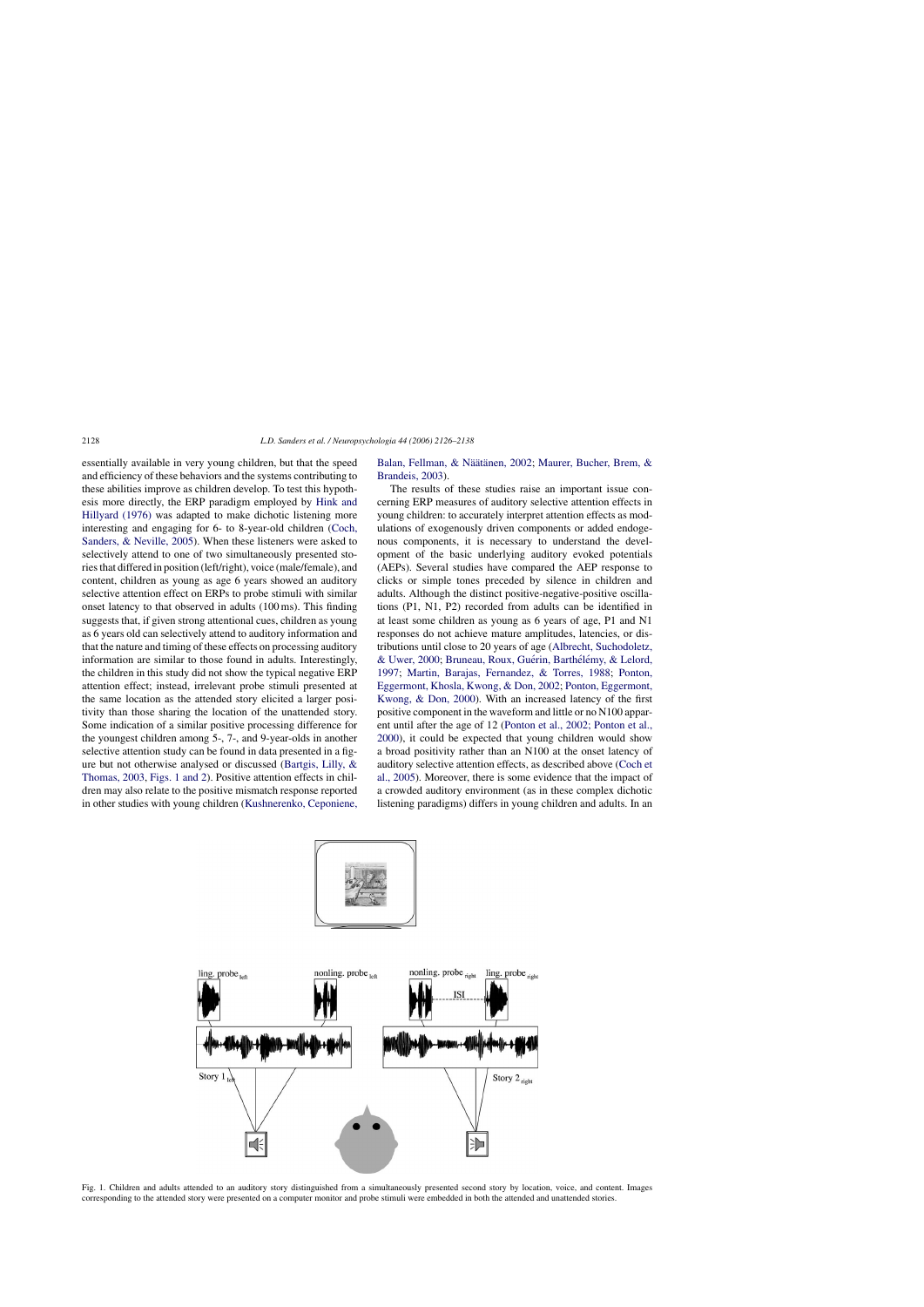<span id="page-3-0"></span>

Fig. 2. The approximate locations of 29 scalp electrode sites. Dashed lines indicate which sites were included in the different levels of electrode position ANOVA factors: Hemisphere (left/right), Laterality (lateral/medial), and Anterior/Posterior (six levels from front to back). Electrode sites excluded from analysis are shown in grey.

MEG study with children ages 3 months to 15 years and adults, the age at which an adult-like N1m (magnetic equivalent of the N100) emerged was older with shorter interstimulus intervals ([Paetau, Ahonen, Salnonen, & Sams, 1995\);](#page-12-0) similar effects have been reported in ERP studies ([Ceponiene, Cheour, & N](#page-12-0)äätänen, [1998\).](#page-12-0)

Considering both the evidence for extended development of the AEP (P1, N1, and P2) and the complexity and rapid presentation of stimuli in auditory selective attention paradigms suitable for young children, it can be expected that the ERPs at a specific latency might be very different for young children and adults. However, it is not yet clear how immature AEPs (i.e., a broad positivity) might interact with potentially more mature ERP attention effects, particularly in very young children. One possibility is that an adult-like processing negativity (Nd) might be superimposed on children's AEPs, as reported for older children [\(Berman & Friedman, 1995;](#page-11-0) [Satterfield et al.,](#page-12-0) [1990\).](#page-12-0) Alternatively, AEP amplitude in children might be modulated by selective attention in a manner similar to that in adults,

resulting in larger responses to attended than unattended stimuli reflected in an Nd in adults but a positive processing difference in children [\(Coch et al., 2005\).](#page-12-0) From the few studies available it might be hypothesized that there is a developmental progression from attentional modulation of a positivity in very young children to a superimposition of an adult-like Nd on that positivity in older children to a full-fledged, adult-like Nd in older adolescents.

In the present study, we explored the early development of these attentional and perceptual systems by modifying the procedure employed previously with 6- to 8-year-olds [\(Coch et](#page-12-0) [al., 2005\)](#page-12-0) to engage even younger children. As in the previous study, multiple, redundant attention cues were employed to direct attention to one of two simultaneously presented auditory stories. Children and adults were informed of the location the attended story would be presented from, the voice the attended story would be read in, and the topic of the story they should attend. The present study also used images that corresponded only to the attended story as an additional cue and multiple, related, shorter stories to help listeners sustain attention. We predicted that under these conditions of redundant attention cues and entertaining stimuli, children as young as 3 years old could successfully selectively attend to one story and that the effects of this selective attention on the processing of irrelevant probe stimuli would be an increase in the amplitude of the neural responses to probes from the attended story. More specifically, we hypothesized that probe stimuli would elicit a broad positivity similar to that found in older children and that attention would modulate this positivity such that a comparison between probes played from the attended and unattended sides would yield a positive processing difference.

# **2. Methods**

#### *2.1. Participants*

The final sample included 13 adults between the ages of 18 and 35 years (eight women), 14 children between the ages of 6 and 8 years (range = 74–106 months, mean = 87 months [7 years, 3 months], seven girls), and 39 children between the ages of 3 and 5 years (range  $= 40-71$  months, mean  $= 57$  months [4 years, 9 months], 21 girls). All participants were right-handed ([Oldfield,](#page-12-0) [1971\),](#page-12-0) monolingual English speakers with no history of neurological or language disorders. The volunteers were paid for their time. The socio-economic status of the adults and the children's families ranged from lower middle to upper middle class with an average of middle class for all groups on the Hollingshead Index of Social Position ([Hollingshead, 1975\).](#page-12-0) On average, receptive composite language scores on the CELF ([Semel, Wiig, & Secord, 1995\) w](#page-12-0)ere in the 61st percentile for 6- to 8-year-olds  $(S.D. = 0.26$ , range  $= 0.25-0.99$ ). Receptive language scores for the 3- to 5-year-olds on the Preschool CELF [\(Wiig, Secord, & Semel, 2004\)](#page-12-0) were in the 66th percentile  $(S.D. = 0.23$ , range = 0.19–0.99).

This final sample was selected from a larger data set including 18 adults, 25 6- to 8-year-olds, and 55 3- to 5-year-olds. Participants were included in the final analyses only if they met the electrophysiological criteria described below and if the conditions selected for their experimental session could be counterbalanced within groups. Data from participants who were judged to have failed to attend to the correct story by the experimenter were excluded (0 adults, one 6- to 8 year-old, four 3- to 5-year-olds). In addition, only participants with an adequate number of trials (>40) in each condition of interest after artifact rejection were included. This criterion eliminated data from one adult, three 6- to 8-year-olds, and seven 3- to 5-year-olds. To roughly balance the number of children in each age group who began attending to the left and right sides, attended the female and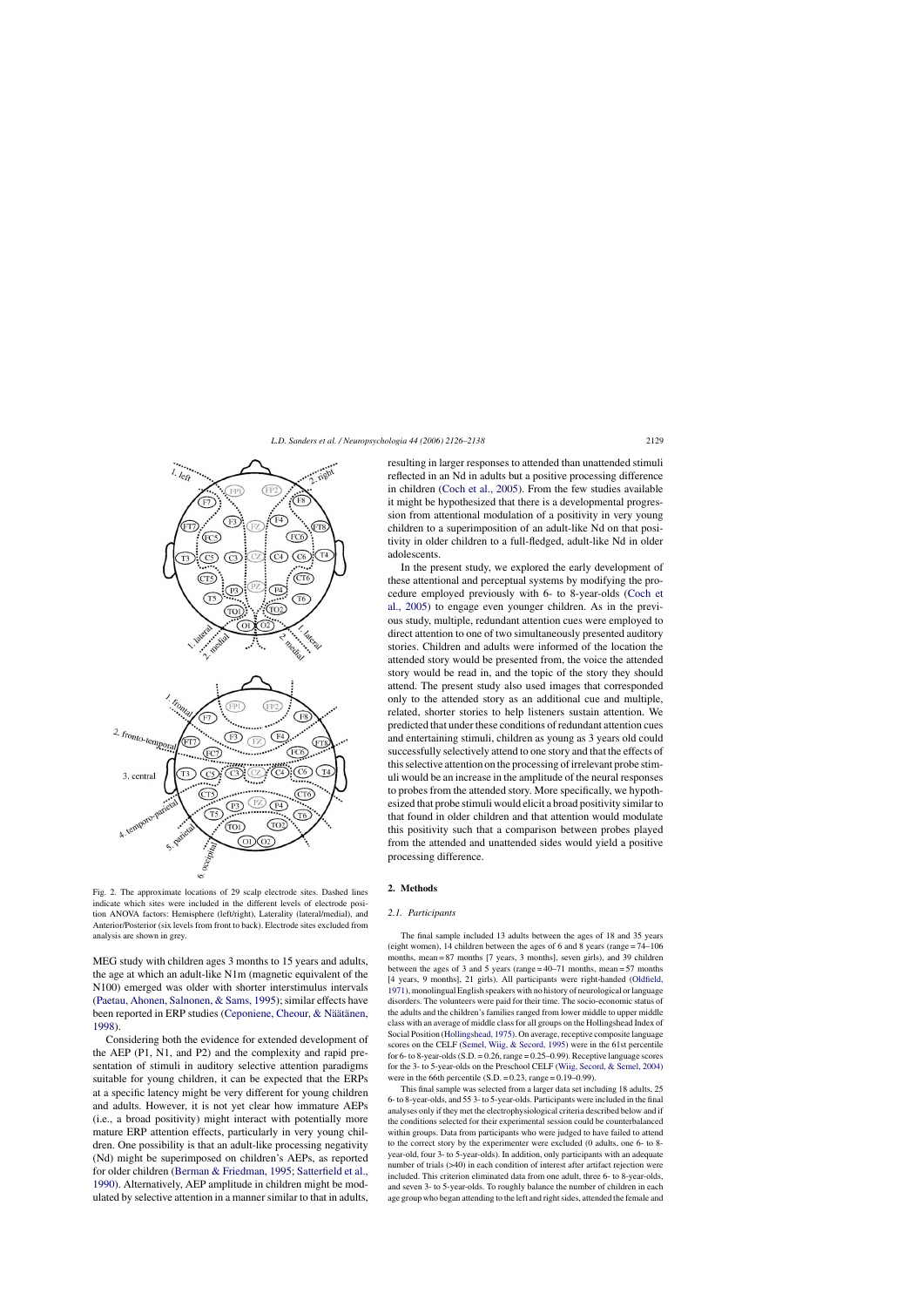male voice, and attended each of the two stories, data from seven 6- to 8-yearolds and five 3- to 5-year-olds were excluded from analyses; exclusion within each group was determined randomly. All adults began by attending to the left side (four right-start adults were excluded) with an equal number attending the female and male voice and each of the stories.

# *2.2. Stimuli*

Four stories from the *Blue Kangaroo* series [\(Clark, 1998, 2000, 2002, 2003\)](#page-12-0) and four from the *Harry the Dog* series ([Zion & Graham, 1956, 1960, 1965,](#page-12-0) [1976\)](#page-12-0) were digitally recorded (16 bit, 44.1 kHz) by both a male and female speaker. The stories were read in a child-directed manner at a normal speaking rate. Pauses were edited such that they did not exceed 1 s in order to lessen the opportunity for attention switches to the other channel and to equate the length of pairs of stories. The average amplitude of each story was equated and high amplitude noise created by bursts of airflow was deleted. Following this editing, one story from each series read by a male and female voice was pasted into a stereo file such that each story read in a male and female voice appeared once in the left channel and once in the right channel to create 32 stereo files (four stories  $\times$  two series  $\times$  two voices  $\times$  two channels). Each stereo file was 2.5–3.5 min in length. The stories were presented at an average of 60 dB SPL (A-weighted).

Two probe stimuli were created by digitizing a token of the syllable *ba* spoken in a female voice (different from the female storyteller) and scrambling the order of 15–20 ms segments of that token to create a nonlinguistic sound with similar acoustic characteristics. The two probes were 100 ms in length, could be played in either the left or right channel, and were presented at 70 dB SPL.

Color pictures from the eight stories were scanned and edited. Pictures were cropped and reduced in size such that the image presented on the computer monitor directly in front of the participant subtended no more than 5◦ of vertical and horizontal visual angle. Fifteen to 20 images were selected from each story and presented for 5–15 s at points relevant to the content of the story. Additionally, a small arrow pointing to the left or right, indicative of the attended side, was superimposed at the bottom of each image.

# *2.3. Procedure*

The procedure for this study [\(Fig. 1\) w](#page-2-0)as approved by the departmental experiment review board and the university's human subjects compliance office. The paradigm was similar to that previously designed for 6- to 8-year-old children [\(Coch et al., 2005\)](#page-12-0) with a few notable exceptions. The stories were selected for their easier vocabulary and appeal to younger children. The experiment was conducted in four shorter (3 min) blocks rather than one longer (10 min) block. This change helped to focus the attention of younger children in several ways: they were given breaks more frequently and after shorter amounts of time, the experimenter could confirm that children were attending to the correct story more frequently, and the experimenter could discuss what the child should attend to next before every attention switch. Further, engaging images corresponding to the attended story were employed to both make the experience more entertaining and provide an additional attention cue. Other procedures were similar to those used in the previous study ([Coch et al., 2005\) a](#page-12-0)nd are described briefly here.

After explaining the procedures to adults or parents and children and addressing any questions, adults and parents signed a consent form. When the apparatus needed to record EEG was in place (described below), participants were seated in a comfortable chair in an electrically shielded, sound-attenuating booth. One speaker was placed 90◦ to the left of the subject and a second 90◦ to the right at equal distances. A computer monitor was positioned 57 inches in front of the participant. A practice session preceded the actual test session, and instructions were given both as part of the practice and by an adult experimenter seated either beside each child in the booth or, for adult participants, outside the booth. Listeners were instructed to pay attention to the story played from one speaker while ignoring the story presented over the other speaker. Participants were told whether the attended story would be told by a male or female speaker, that the arrows presented on the screen in front of them would point to the side they should be listening to, that the pictures on the screen in front of them would correspond to the attended story, and the general topic of the story to which they should listen. They were also told that unrelated 'buzzes' and 'bas' would be presented but could be ignored. Immediately before a set of stories began, participants were reminded to listen carefully to the story from a specific side, voice, and topic to be able to answer questions about that story. They were asked to look straight ahead at the pictures presented on the computer monitor, to avoid leaning towards either speaker, and to remain relaxed and still for the length of the story.

Three seconds after the stories began and images corresponding to the attended story appeared on the screen, the series of probe stimuli was introduced. An equal number of probe types (nonlinguistic and linguistic) were presented from each speaker (attended and unattended sides) with three different interstimulus intervals (200, 500, and 1000 ms).

After the presentation of a single set of stories, children (and five of the 13 included adults) were asked three two-choice questions about the attended story to further encourage their focused attention. After providing an answer or stating that they did not know, participants were told that they would hear another story concerning the same characters and read in the same voice. This procedure was repeated two more times until participants had listened to all four stories from the same series and answered 12 questions about the attended stories. At the end of all four stories, participants were also asked one general question about the unattended story. During the first and last pairs of stories participants attended to one side and during the second and third pairs the other side. All adults began by attending to the left side, whereas only half the children began by attending to the story presented on the left. A total of 240 attention probes were presented on the attended side and 240 on the unattended side across the duration of the experiment. For the duration of the experiment, adults were monitored through an intercom system and video camera and children were additionally monitored by an experimenter seated in the testing booth to insure that participants remained an equal distance from the two speakers.

## *2.4. ERP recording and analysis*

Electroencephalogram (EEG) was recorded from 29 tin electrodes mounted in an elastic cap (Electro-Cap International). Electrodes were also placed beneath the lower right eye and at the outer canthi of the left and right eyes to monitor eye movements. During recording, each scalp electrode was referenced to the right mastoid; data were re-referenced to the averaged mastoids during offline processing. Eye electrode impedances were maintained below  $10 \text{ k}\Omega$  s and mastoid and scalp electrodes below 5 k $\Omega$  s.

EEG was amplified with Grass 7P511 amplifiers (bandpass 0.01–100 Hz) and digitized on-line (sampled every 4 ms). Off-line, separate ERPs to the four types of probe stimuli (attended/unattended  $\times$  nonlinguistic/linguistic) were averaged for each subject at each electrode site over a 500 ms post-stimulus onset epoch, using the 100 ms immediately before stimulus onset as the baseline. A 60 Hz digital filter was applied to reduce electrical noise in the data. Trials contaminated by eye movements or muscle activities were not included in analyses. Limits on the maximum allowable amplitude change during a trial were determined for each participant by examining individual trials. The smallest change in amplitude judged to have been recorded during a blink by shape in EOG electrodes and reversal in polarity above and below the eye, during a horizontal eye movement by shape and distribution, and during movement by disruption across electrodes were selected as cutoffs to provide highly conservative artifact rejection. A criterion of a minimum of 40 artifact-free trials in each condition was imposed, but most participants had over 100 clean trials in each of the four conditions (Table 1).

## Table 1

Number of included trials for adults and children by condition

| Condition            | <b>Adults</b> | 6- to 8-year-olds | 3- to 5-year-olds |
|----------------------|---------------|-------------------|-------------------|
| Nonlinguistic probes |               |                   |                   |
| Attended             | 191(9)        | 157(18)           | 156 (24)          |
| Unattended           | 190(11)       | 156 (17)          | 158 (24)          |
| Linguistic probes    |               |                   |                   |
| Attended             | 191 (10)      | 156 (18)          | 156(22)           |
| Unattended           | 193 (11)      | 158 (19)          | 157(21)           |

*Note*: Mean number of trials. Standard Error shown in parentheses.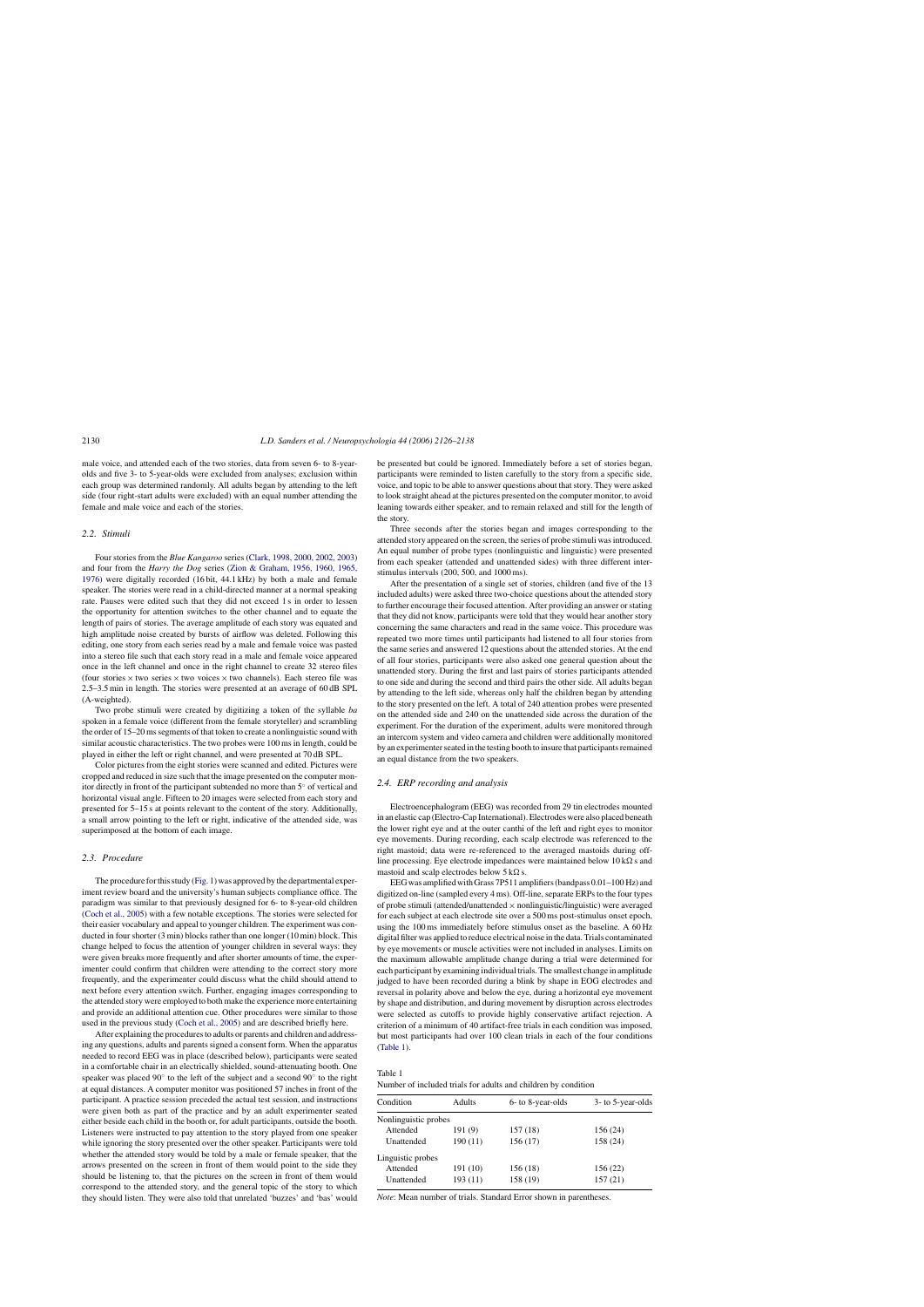Responses to nonlinguistic and linguistic probes that were superimposed on the attended and unattended stories were averaged separately. For adults, the peaks elicited by nonlinguistic probes were measured using local peak amplitude in three time windows: positive peak 50–150 ms (P1), negative peak 100–200 ms (N1) and positive peak 250–350 ms (P2). Local peak amplitudes were measured at all scalp electrode sites. A more sustained component was observed between 300 and 450 ms; mean amplitude was measured within this time window. For the linguistic probes, P1 amplitude was measured between 50 and 150 ms. N1 was characterized by measuring mean amplitude and local peak amplitude between 100 and 250 ms. A longer time window was selected to measure N1 amplitude to the linguistic probes based on the observably distinct morphology of this component for the two types of probes. As with the nonlinguistic probes, mean amplitude was also measured for the 300–450 ms time window. For children, the attention probes elicited a broad positivity that did not show a clear peak in some individual participant data. The attention effects in children were indexed with mean amplitude measures for the 100–200 ms, 200–300 ms, and 300–450 ms epochs. All measures taken across 24 electrode sites [\(Fig. 2\) w](#page-3-0)ere subjected to a repeated measures ANOVA with the following four factors: Attention (attended/unattended), Electrode Hemisphere (left/right), Electrode Laterality (lateral/medial), and Anterior/Posterior Electrode Position (six levels). The distributions of attention effects and components were compared by entering attention effect measures (attended–unattended) at each electrode site and component measures into four-way ANOVAs: Measurement (attention effect/component), Hemisphere, Laterality, and Anterior/Posterior. Greenhouse-Geisser corrections were applied to all contrasts including factors with more than two levels.

# **3. Results**

## *3.1. Adults: nonlinguistic probes*

Although the two simultaneously presented stories resulted in almost continuous sound, the onset of nonlinguistic probe stimuli elicited typical auditory evoked potentials in adults as shown in [Fig. 3.](#page-6-0) An early positive component (P1) peaking around 90 ms was largest at medial and anterior electrode sites (Laterality:  $F(1,12) = 60.26$ , *p* < 0.001, Anterior/Posterior: *F*(5,60) = 23.45, *p* < 0.001, Laterality × Anterior/Posterior:  $F(5,60) = 19.93$ ,  $p < 0.001$ ), but was not affected by attention (*p*'s > 0.40, latency: *M* attended =  $89 \text{ ms}$ , *M* unattended =  $90 \text{ ms}$ ). The first negative peak (N1) measured between 100 and 200 ms peaked around 125 ms and was also larger over anterior and right medial areas (Laterality:  $F(1,12) = 3.62, p = 0.081$ , Anterior/Posterior:  $F(5,60) = 5.51$ ,  $p = 0.019$ , Hemisphere × Laterality:  $F(1,12) = 4.68$ ,  $p = 0.051$ ). Although the overall attention effect on the N1 was not significant, since many previous studies report that attended sounds elicit larger N1s than unattended sounds we explored the attention by electrode site interactions (Attention × Anterior/ Posterior:  $F(5,60) = 4.59$ ,  $p = 0.016$ , Attention × Hemisphere × Laterality  $\times$  Anterior/Posterior:  $F(5,60) = 2.28$ ,  $p = 0.096$ ). This further analysis revealed a trend towards an attention effect in the expected direction (larger N1s for attended stimuli) at three central, right medial sites (FC6, C6, C4;  $F(1,12) = 3.71$ ,  $p = 0.078$ ). There was no evidence of differences in N1 latency by attention  $(M \text{ attended} = 123 \text{ ms}, M \text{ unattached} = 127 \text{ ms})$  nor between the distribution of the N1 component and the attention effect on the N1 peak amplitude  $(p's > 0.40)$ .

Following the N1, a second positivity (P2) was elicited that peaked around 190 ms. The P2 was largest at anterior and medial electrode sites (Laterality:  $F(1,12) = 53.14$ , *p* < 0.001, Anterior/Posterior: *F*(5,60) = 8.95, *p* = 0.004, Laterality  $\times$  Anterior/Posterior:  $F(5.60) = 21.91$ ,  $p < 0.001$ ). Attended stimuli also elicited larger P2s over anterior and medial regions (Attention × Laterality:  $F(1,12) = 15.22$ ,  $p = 0.002$ ,<br>Attention × Laterality × Anterior/Posterior:  $F(5,60) = 2.99$ , Attention × Laterality × Anterior/Posterior: *p* = 0.037, Attention effect at F3, F4, FC5, FC6, C5, C6, C3, and C4:  $F(1,12) = 6.44$ ,  $p = 0.026$ ). The latency of this component did not differ by attention condition (*M* attended = 193 ms, *M* unattended  $= 181$  ms). Similar to the N1 attention effect, the distributions of the P2 and the attention effect on the P2 did not differ (*p*'s > 0.40). No attention effects were found in the later time window (mean amplitude 300–450 ms) in adults for the nonlinguistic probes (all  $p$ 's  $> 0.30$ ).

## *3.2. Adults: linguistic probes*

In the adults, the linguistic attention probes elicited a P1 followed by a more sustained N1 ([Fig. 3\)](#page-6-0). Similar to the nonlinguistic probes, the P1 in response to the linguistic probes peaked around 90 ms, was larger over anterior and medial areas (Laterality:  $F(1,12) = 44.28$ ,  $p < 0.001$ , Anterior/Posterior:  $F(5,60) = 24.51$ ,  $p < 0.001$ , Laterality × Anterior/Posterior:  $F(5,60) = 13.41$ ,  $p < 0.001$ ), and its amplitude and latency were not significantly modulated by attention (latency: *M* attended =  $89 \text{ ms}$ , *M* unattended =  $91 \text{ ms}$ ). The N1 to linguistic probes peaked around 210 ms (*M* attended = 212 ms, *M* unattended = 206 ms) and was also largest over anterior and medial regions (Laterality: *F*(1,12) = 63.95, *p* < 0.001, Anterior/ Posterior:  $F(5,60) = 2.87$ ,  $p = 0.022$ , Laterality × Anterior/ Posterior:  $F(5,60) = 18.71$ ,  $p < 0.001$ ). Attention resulted in larger N1s over anterior and medial regions (Attention  $\times$ Laterality:  $F(1,12) = 9.07$ ,  $p = 0.011$ , Attention × Anterior/ Posterior:  $F(5,60) = 2.56$ ,  $p = 0.093$ , Attention × Laterality × Anterior/Posterior: *F*(5,60) = 3.31, *p* = 0.039, Attention at medial sites:  $F(1,12) = 4.38$ ,  $p = 0.058$ ). This effect was also evident in mean amplitude measures for the 100–250 ms epoch (Attention  $\times$  Laterality:  $F(1,12) = 9.95$ ,  $p = 0.008$ , Attention  $\times$ Anterior/Posterior:  $F(5,60) = 2.82$ ,  $p = 0.089$ , Attention × Laterality  $\times$  Anterior/Posterior:  $F(5,60) = 4.44$ ,  $p = 0.015$ ). The attention effect on the N1 did not differ in distribution from the N1 (*p*'s > 0.40). Attention also influenced AEPs in the later time window [\(Figs. 3 and 6](#page-6-0)) between 300 and 450 ms such that linguistic probes played from the attended side elicited a larger negativity over medial regions (Attention × Laterality:  $F(1,12) = 30.01$ ,  $p < 0.001$ ,<br>Attention × Laterality × Anterior/Posterior:  $F(5,60) = 7.60$ , Attention × Laterality × Anterior/Posterior: *p* < 0.001, Attention at F3, F4, C3, C4, P3, and P4:  $F(1,12) = 5.33, p = 0.040.$ 

#### *3.3. Six- to 8-year-olds: nonlinguistic probes*

The attention probes elicited responses with a very different morphology in children as compared to adults. Unlike the P1–N1–P2 complex observed for adults, in children the probes elicited a broad positivity in the 100–200 ms epoch [\(Fig. 4\)](#page-7-0). This positivity was largest at anterior and right medial electrode sites (Laterality:  $F(1,13) = 48.46$ ,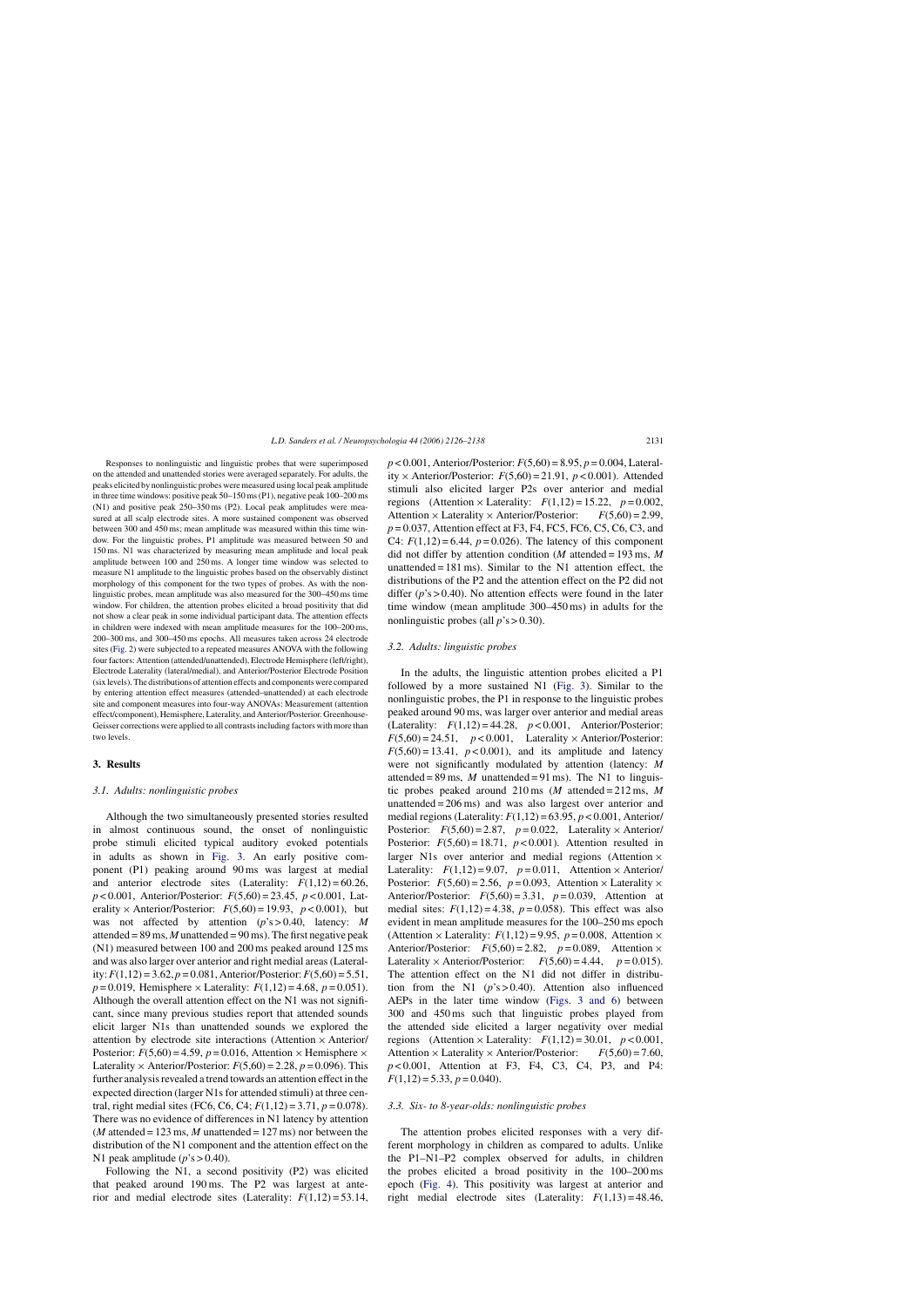#### **Adults**

## Nonlinguistic Probes

<span id="page-6-0"></span>

Fig. 3. In adults, ERPs elicited by nonlinguistic (top) and linguistic (bottom) probe stimuli presented from the same location as attended (solid lines) and unattended (dashed lines) stories. Nonlinguistic probes elicited distinct P1, N1, and P2 peaks. Both the N1 and P2 were larger in amplitude for nonlinguistic probes from the attended side. Linguistic probes elicited typical P1 and N1 auditory onset components, and the N1 was modulated by attention. Additionally, for linguistic probes, attention affected ERP amplitude in the later 300–450 ms time window.

*p* < 0.001, Anterior/Posterior: *F*(5,65) = 19.07, *p* < 0.001, Laterality × Anterior/Posterior:  $F(5,65) = 31.69$ ,  $p < 0.001$ , Hemisphere  $\times$  Laterality  $\times$  Anterior/Posterior:  $F(5,65) = 3.60$ ,  $p = 0.017$ ). In 6- to 8-year-old children, attention modulated the amplitude of this positivity such that attended nonlinguistic probe stimuli elicited a larger *positivity* between 100 and 200 ms (*F*(1,13) = 5.17, *p* = 0.041). The attention effect had an anterior and right medial distribution similar to the distribution of the positive component itself (Attention  $\times$  Anterior/Posterior:  $F(5.65) = 3.22$ ,  $p = 0.077$ , Attention × Hemisphere × Anterior/Posterior:  $F(5,65) = 3.39$ ,<br>*p* = 0.047, Attention × Laterality × Anterior/Posterior: Attention × Laterality × Anterior/Posterior:  $F(5,65) = 3.64$ ,  $p = 0.015$ ). No significant differences were found between the distribution of the positive component

and the attention effect  $(p's > 0.40)$ . The attention effect did not continue into the  $200-300$  ms time window ( $p$ 's > 0.30), nor were attention effects found between 300 and 450 ms  $(p's > 0.40)$ .

# *3.4. Six- to 8-year-olds: linguistic probes*

Unlike in adults, the nonlinguistic and linguistic probes elicited similar AEPs in 6- to 8-year-olds: a broad positivity peaking around 150 ms ([Fig. 4\)](#page-7-0). The positivity elicited by the linguistic probes was largest over anterior, medial, and right regions (Hemisphere:  $F(1,13) = 3.99$ ,  $p = 0.067$ , Laterality:  $F(1,13) = 5.73$ ,  $p = 0.032$ , Anterior/Posterior:  $F(5,65) = 27.92$ ,  $p < 0.001$ , Laterality × Anterior/Posterior: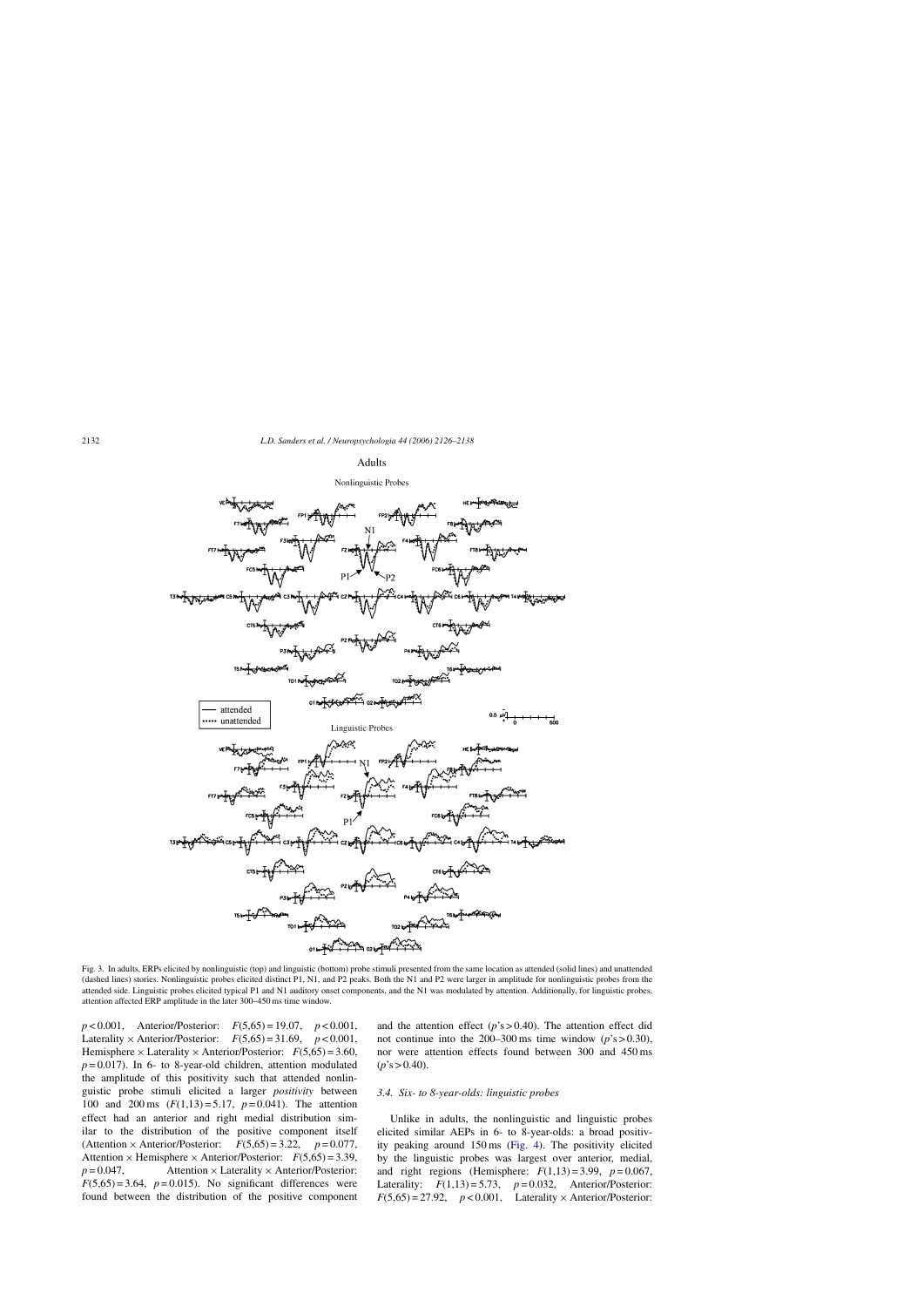## 6- to 8-year-olds



<span id="page-7-0"></span>

Fig. 4. In 6- to 8-year-old children, ERPs elicited by nonlinguistic (top) and linguistic (bottom) probe stimuli presented from the same location as attended (solid lines) and unattended (dashed lines) stories. Both types of probes elicited a single broad positivity during the first 300 ms after probe onset. Attention resulted in increased amplitude of this positive component (i.e., probes from the attended side elicited more positive ERPs) between 100 and 200 ms for both probe types. Additionally, linguistic probes from the attended side elicited more negative responses between 300 and 450 ms.

 $F(5,65) = 8.01$ ,  $p = 0.001$ ). The positivity was larger in amplitude for linguistic probe stimuli played from the attended side compared to the same stimuli played from the unattended side  $(F(1,13) = 8.06, p = 0.014)$ . The attention effect showed a medial and right distribution similar to the distribution of the positivity itself (Attention  $\times$  Hemisphere  $\times$  Laterality:  $F(1,13) = 13.18$ ,  $p = 0.003$ ). The distributions of the positive component and attention effect were not significantly different  $(p's > 0.30)$ . There was little evidence of this positive attention effect in the following 200–300 ms window (Figs. 4 and 6), though a trend toward a negative attention effect was found (Attention  $\times$  Laterality:  $F(1,13) = 3.16$ ,  $p = 0.099$ , Attention × Hemisphere × Laterality:  $F(5,65) = 3.42$ ,  $p = 0.043$ . Between 300 and 450 ms, attended linguistic

probes tended to elicit a larger negativity  $(F(1,13) = 3.70)$ ,  $p = 0.071$ ), an effect larger over right medial regions (Attention  $\times$  Laterality:  $F(1,13) = 13.99$ ,  $p = 0.002$ , Attention × Hemisphere × Laterality:  $F(1,13) = 4.71$ ,  $p = 0.049$ ,<br>Attention × Laterality × Anterior/Posterior:  $F(5,65) = 3.65$ , Attention × Laterality × Anterior/Posterior:  $p = 0.011$ .

# *3.5. Three- to 5-year-olds: nonlinguistic probes*

The waveforms observed in 3- to 5-year-olds were similar to those of the older children in that they were characterized by a broad positivity between 100 and 200 ms ([Fig. 5\)](#page-8-0). In response to the nonlinguistic probes, this positivity was largest over right medial and anterior regions (Hemi-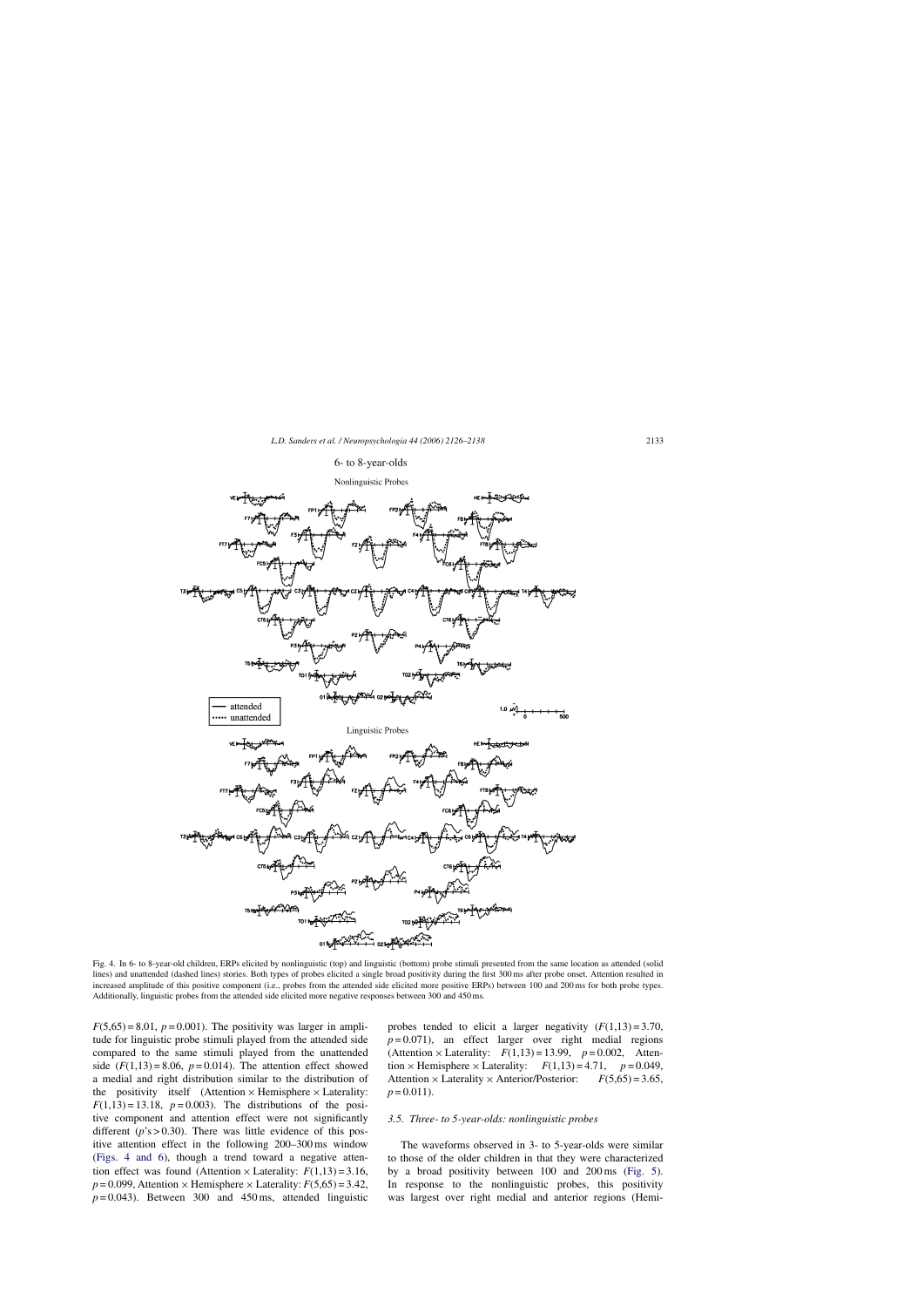#### 3- to 5- year-olds

#### Nonlinguistic Probes

<span id="page-8-0"></span>

Fig. 5. In 3- to 5-year-old children, ERPs elicited by nonlinguistic (top) and linguistic (bottom) probe stimuli presented from the same location as attended (solid lines) and unattended (dashed lines) stories. Both types of probes elicited a single broad positivity during the first 300 ms as seen for the older children. Attention modulated this component such that probes from the attended side elicited a larger positivity than probes from the unattended side. For this younger group of children, the positive attention effect was prolonged into the 200–300 ms epoch for both probe types and into the 300–450 ms epoch for nonlinguistic probes. Similar to the other groups, there was some evidence of a negative attention effect between 300 and 450 ms in response to the linguistic probes.

sphere: *F*(1,38) = 8.14, *p* = 0.007, Laterality: *F*(1,38) = 79.42, *p* < 0.001, Anterior/Posterior: *F*(5,190) = 65.29, *p* < 0.001, Hemisphere  $\times$  Anterior/Posterior:  $F(5,190) = 8.93$ ,  $p < 0.001$ , Laterality  $\times$  Anterior/Posterior:  $F(5,90) = 72.75$ ,  $p < 0.001$ , Hemisphere  $\times$  Laterality, Anterior/Posterior:  $F(5,190) = 2.22$ ,  $p = 0.086$ ). Similar to older children, the amplitude of this positivity was larger at anterior and medial sites between 100 and 200 ms in response to attended nonlinguistic probes (Attention  $\times$  Anterior/Posterior:  $F(5,190) = 5.41$ ,  $p = 0.015$ , Attention  $\times$  Laterality  $\times$  Anterior/Posterior:  $F(5,190) = 5.23$ ,  $p=0.001$ , Attention at anterior four rows:  $F(1,38) = 5.77$ ,  $p = 0.022$ ). There was no evidence for a difference in the distributions of the positive component and the attention

effect (*p*'s > 0.40). However, unlike in older children, this positive attention effect over anterior regions continued into the following 200–300 ms time window (Attention:  $F(1,38) = 4.68$ ,  $p = 0.037$ , Attention × Anterior/Posterior:  $F(5,190) = 4.35$ ,  $p = 0.028$ ) (Figs. 5 and 6). Evidence of this positive attention effect over anterior regions remained in the 300–450 ms epoch as well (Attention  $\times$  Anterior/Posterior:  $F(5,190) = 5.57$ ,  $p = 0.010$ .

# *3.6. Three- to 5-year-olds: linguistic probes*

Linguistic probes also elicited a broad positivity in children aged 3- to 5 (Fig. 5). This positivity was largest at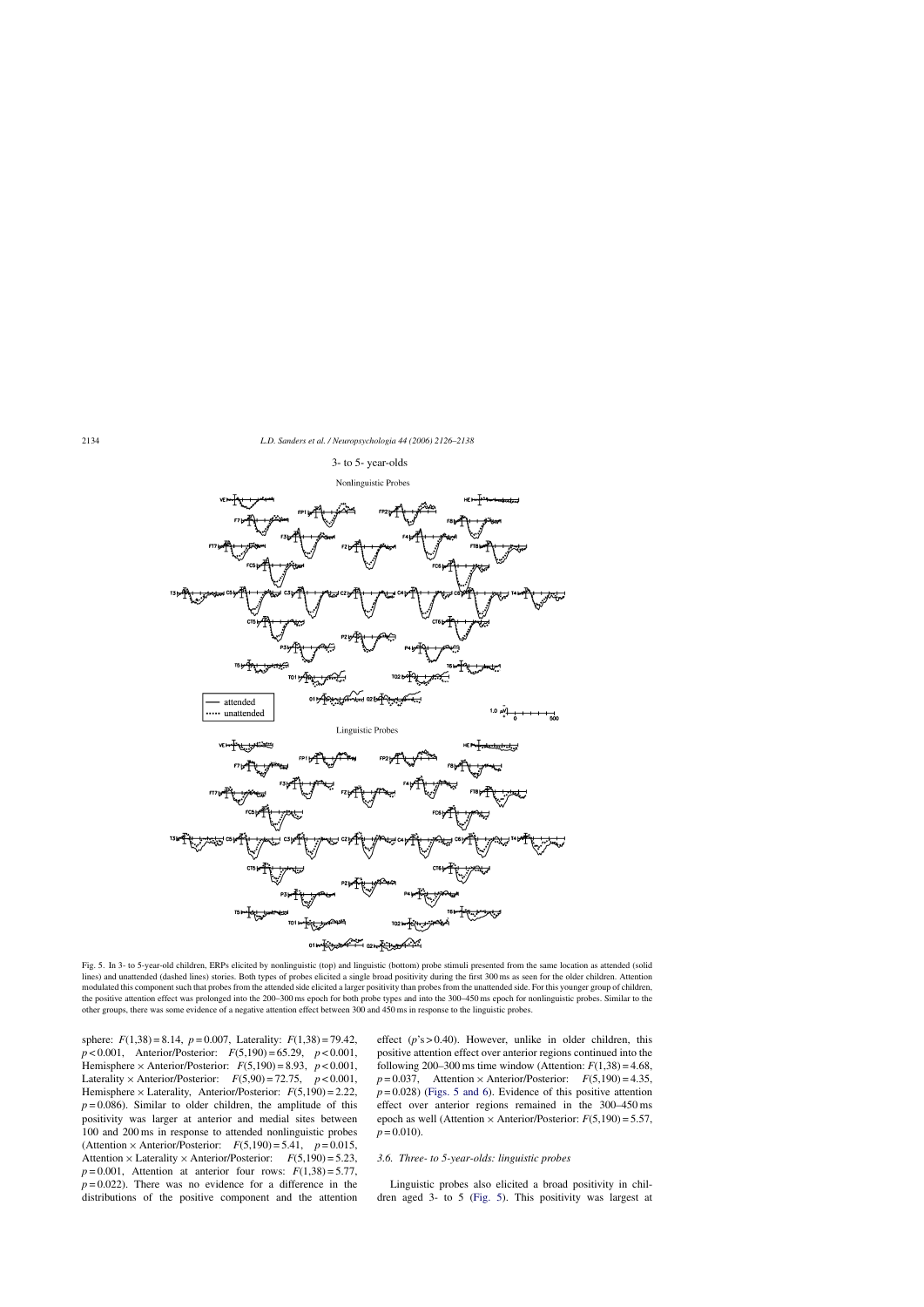## Difference Waves



Fig. 6. Difference waves (attended–unattended) at six selected electrode sites for adults, 6- to 8-year-olds, and 3- to 5-year-olds. For all groups in response to both types of probe stimuli, attention increased AEP amplitude beginning around 100 ms after onset. In the youngest children (3- to 5-year-olds) this attention effect was prolonged. For the linguistic probes only, a greater negative attention effect was found for all groups in a later time window (300–450 ms).

right medial and anterior sites (Laterality:  $F(1,38) = 36.82$ , *p* < 0.001, Anterior/Posterior: *F*(5,190) = 39.41, *p* < 0.001, Hemisphere × Laterality:  $F(1,38) = 9.13$ ,  $p = 0.004$ , Laterality × Anterior/Posterior:  $F(5,190) = 41.28$ ,  $p < 0.001$ , erality × Anterior/Posterior: Hemisphere  $\times$  Laterality  $\times$  Anterior/Posterior:  $F(5,190) = 5.46$ ,  $p < 0.001$ ). Attention modulated the positivity in this age group as well  $(F(1,38) = 8.43, p = 0.006)$  such that attended probes elicited a larger positivity. The attention effect, similar to the positivity itself, was largest over right medial regions (Attention  $\times$  Hemisphere  $\times$  Laterality:  $F(1,38) = 6.80$ ,  $p = 0.013$ ). The distributions for the component and attention effect did not differ  $(p's > 0.40)$ . As it did for the nonlinguistic probes, the positive attention effect in 3- to 5-year-olds continued into the 200–300 ms time window  $(F(1,38) = 8.50, p = 0.006)$ ([Figs. 5 and 6\)](#page-8-0) with a similar right, medial distribution (Atten-

tion  $\times$  Hemisphere  $\times$  Laterality:  $F(1,38) = 6.96$ ,  $p = 0.012$ ). In response to the linguistic probes, the negative attention effect in the 300–450 ms time window found for adults and older children could also be seen at right medial and posterior sites in 3- to 5-year-olds (Attention  $\times$  Laterality:  $F(1,38) = 6.13$ ,  $p = 0.018$ , Attention  $\times$  Hemisphere  $\times$  Laterality:  $F(1,38) = 8.03$ ,  $p = 0.007$ .

#### *3.7. Behavioral questions*

The primary goal of asking questions concerning the attended story was to provide an additional incentive for participants to follow instructions, and participants answers provided some indication of an ability to do so. Of the five adults who were asked questions, all five correctly answered the 12 questions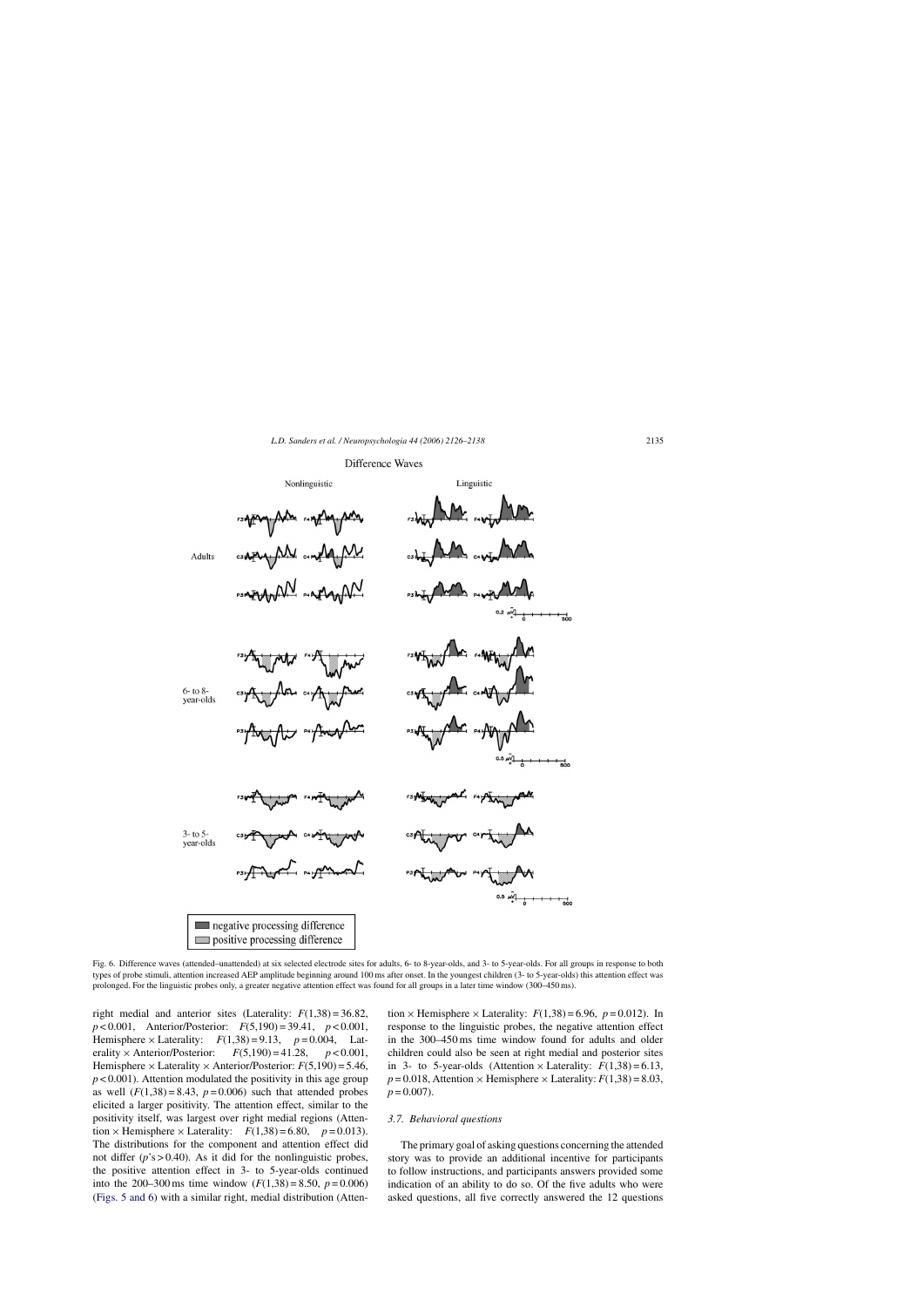concerning the attended story and only three correctly answered the single question about the unattended story. Six- to 8-year-old children performed significantly better than chance for questions on the attended story  $(M = 10.8$  of 12 correct, S.E. = 0.24,  $t(13) = 20.06$ ,  $p < 0.001$ ) and no different from chance for the question about the unattended story  $(M=0.5 \text{ of } 1 \text{ correct},$ S.E. = 0.14). Three- to 5-year-olds were better than chance at responding correctly to questions on the attended story (*M* = 9.31 of 12 correct, S.E. = 0.21, *t*(38) = 15.88, *p* < 0.001), but were not as accurate as older children  $(t(51) = 3.92, p < 0.001)$ . Performance for this group was also at chance for the question concerning the unattended story  $(M = 0.49$  of 1 correct, S.E. = 0.08).

# **4. Discussion**

The paradigm employed in this study involved an extremely dense auditory environment: two different stories presented simultaneously as continuous natural speech and two types of slightly louder, 100 ms duration probe stimuli presented with variable ISIs at an average of 1.5 probes per second. Even with a complex auditory scene, adults showed typical auditory onset ERP components in response to the probe stimuli. Additionally, adults were able to parse this auditory scene and selectively attend to only one of the stories. Data from this and a previous similar study ([Coch et al., 2005\)](#page-12-0) suggest that this general paradigm successfully elicits typical auditory selective attention ERP effects: a larger negativity between 100 and 200 ms in response to stimuli presented in an attended channel.

Importantly, children as young as ages 3- to 5 years were also shown to be able to selectively attend to a specific story in this complex auditory environment. By providing strong, redundant attention cues and age-appropriate, interesting stimuli, these young children were able to attend to relevant information and ignore other simultaneously presented stimuli that shared many characteristics with the attended information. Furthermore, the impact of this selective attention on perceptual processing as indexed by ERPs was similar to that in older children and adults. By 100 ms after stimulus onset, adults, 6- to 8-year-olds, and 3 to 5-year-olds all showed differential processing of irrelevant probe stimuli embedded in attended and unattended stories.

For the adults, the distribution of the early attention effects mirrored the distribution of the N1 component itself. The distributional similarity within the same time window is consistent with the hypothesis that these early attention effects index the modulation of exogenously driven auditory onset components as shown in previous studies with adults (e.g., [Hansen & Hillyard,](#page-12-0) [1980\).](#page-12-0) The later attention effect (300–450 ms) found only for the linguistic probes suggests that these stimuli uniquely elicited additional endogenous processing. The additional processing for linguistic probes likely relates to the degree of similarity between these probes and the narrative information to which participants were attending. That is, listeners were asked to attend to an auditory story presented from one side. Both nonlinguistic and linguistic probes presented from the same location as the attended story were considered to be attended as well and were as evidenced by the early attention effects. However, linguistic probes from the attended side shared more features with the

attended story than did the nonlinguistic probes from the same side. The greater similarity between probe and attended channel may have resulted in additional processing specific to the linguistic probes.

Similar to a previous study ([Coch et al., 2005\),](#page-12-0) the auditory onset potentials evoked by linguistic and nonlinguistic probes differed: nonlinguistic probes elicited a sharply peaked N1 followed by a large P2 whereas linguistic probes elicited a more sustained N1 and a barely discernable P2. Although this difference in wave morphology likely reflects physical differences in the probes, the attention effects mirror the components. In both studies, the N1 attention effect is more pronounced and longer in duration for the linguistic probes. Indeed, the N1 attention effect for the nonlinguistic probes did not reach significance in the current study (likely due to too few adult participants). In contrast, the attention effect on the P2 component is much more pronounced for the nonlinguistic probes. The correspondence of amplitude, duration, and distribution of attention effects and underlying auditory onset components suggests that for adults in this paradigm, selective attention modulates existing AEPs (specifically N1 and P2) rather than introducing additional components.

One of the most striking observations from this study is that children showed a broad positivity rather than the adult positivenegative-positive ERP oscillation in response to auditory onsets in a dense auditory environment. Even though the N100 response has a long developmental time course, several studies examining the development of the N1 using clicks or tones presented in silence report that 6- to 8-year-olds show some indication of an N1 albeit with a different latency or distribution from that found in adults ([Albrecht et al., 2000; Bruneau et al., 1997; Martin et](#page-11-0) [al., 1988; Ponton et al., 2002; Ponton et al., 2000\).](#page-11-0) However, in this study there was little evidence of an N1 in either group of children. One possible explanation for the lack of an N1 in 6- to 8-year-olds is that the N1 may be more refractory in this group than in adults [\(Ceponiene et al., 1998; Paetau et al., 1995\).](#page-12-0) An immature, small amplitude, and highly refractory N1 in 6 to 8-year-olds might disappear entirely under conditions of an extremely dense auditory environment.

Similar to a previous report ([Coch et al., 2005\),](#page-12-0) in the current study auditory evoked potentials recorded from 6- to 8-yearolds indexed robust effects of selective auditory attention. The attention effect took the form of a larger positivity in response to probes embedded in the attended as opposed to the unattended story. As with adults, the attention effect began around 100 ms after onset of the attention probes and continued for at least 100 ms. Additionally, this early attention effect in 6- to 8-yearolds had a similar distribution to the broad positive component in the same time window. Thus, even though the early attention effects in adults and 6- to 8-year-olds were in many respects quite different, the effects for both groups can be characterized as an increase in amplitude of exogenously driven auditory onset components beginning around 100 ms after onset.

In the youngest group of children, the attention effect was also robust, began around 100 ms, and was positive in polarity. Unlike in older children, the attention effect in 3- to 5-yearolds was prolonged into the 200–300 ms time window. This may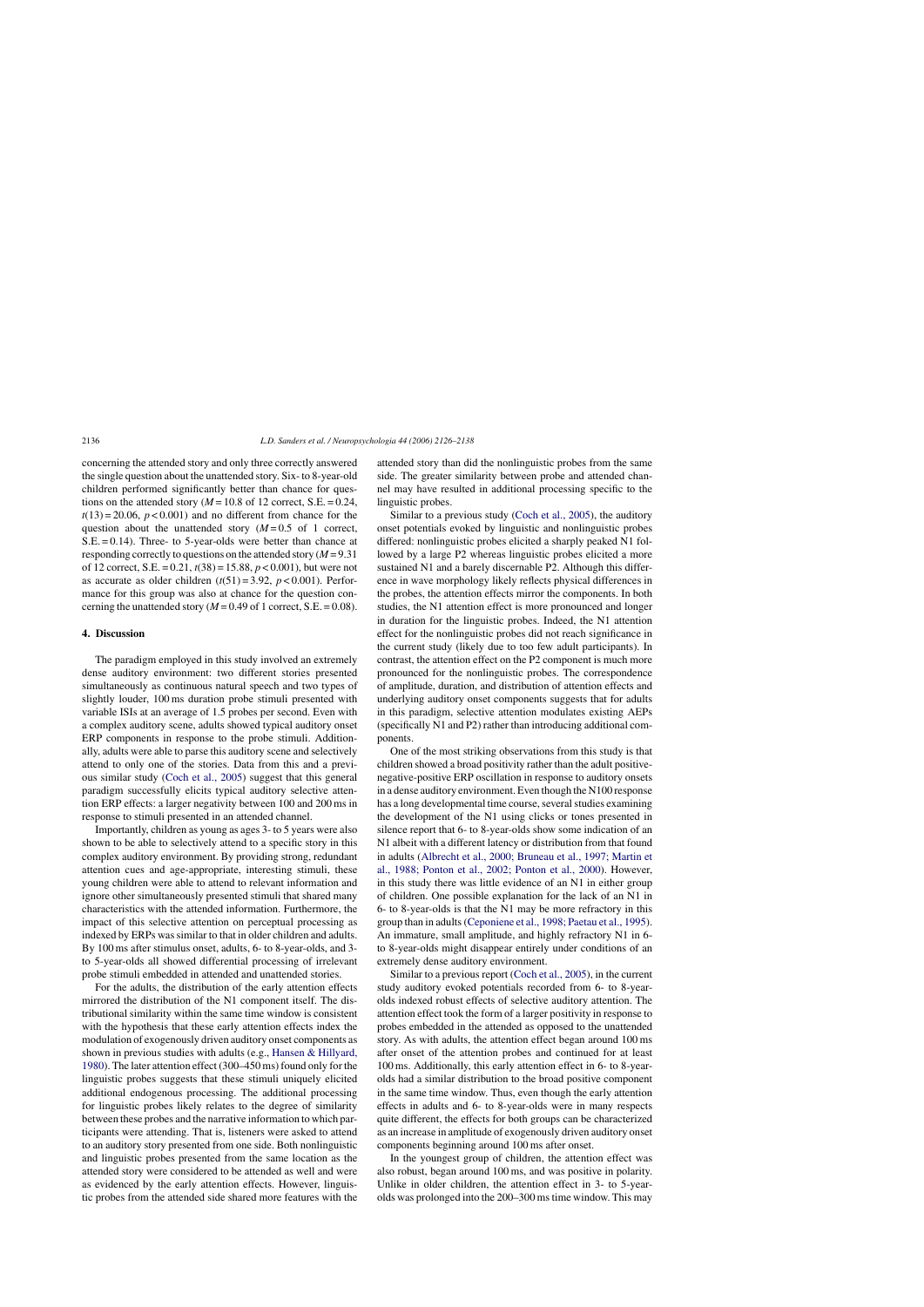<span id="page-11-0"></span>reflect longer processing times for the irrelevant probe stimuli in these younger children. However, there are several possible explanations for the absence of evidence for a positive attention effect between 200 and 300 ms for 6- to 8-year olds in the current study. First, with only 14 children in this group there may not have been enough statistical power to detect the smaller amplitude effect. Second, the shorter blocks of sustained attention and additional cue in the form of images corresponding to the attended story may have helped 6- to 8-year-olds to be more efficient in focusing their attention. This second possibility is supported by the findings from the previous study ([Coch et al.,](#page-12-0) [2005\) i](#page-12-0)n which the visual cues were less supportive and the positive processing difference extended at least until 250 ms in 6 to 8-year-olds.

Adults, 6- to 8-year-olds, and 3- to 5-year-olds shared another similarity in the ERP waveforms: a late negative polarity attention effect found for linguistic probes only. The difference in attention effects found for the nonlinguistic and linguistic probes is indicative of precise selection by the attention systems in all groups. In our previous study adults, but not 6- to 8-year-olds, showed attention effects with different distributions for the two types of probes ([Coch et al., 2005\).](#page-12-0) This result was used to argue that attentional selection in adults is more precise than that of 6- to 8-year-old children, consistent with many behavioral studies described in the introduction (e.g. [Doyle, 1973;](#page-12-0) [Hiscock & Kinsbourne, 1980;](#page-12-0) [Pearson & Lane, 1991\).](#page-12-0) However, just as previous behavioral studies have shown that with ample cues children can show adult-like selective attention abilities at earlier ages, the addition of engaging images related to the to-be-attended story may have helped the 6- to 8-year-olds and 3- to 5-year-olds in the current study to more finely tune their attention selection.

There are at least three possible explanations for the difference in polarity of the earliest attention effects between children and adults. First, children might employ wholly different attention systems, unrelated to those used by adults. However, the many similarities between child and adult attention effects, specifically the latency and similarities between component and attention effect distributions, lend support to other hypotheses. Second, it is reasonable to postulate that separate systems could affect the polarity of AEPs and attention effects in a similar manner. This argument is more parsimonious if a single neural maturation process plays a role in both systems. For example, different developmental time courses for different layers of cortex ([Ponton et al., 2000\)](#page-12-0) may contribute to differences in the polarity of both AEPs and attention effects in children and adults. A third hypothesis is that adults and children show the same modulation of exogenously driven auditory onset components resulting in a negative attention effect in adults and a positive attention effect in children younger than 8 years.

In adults, some studies have reported auditory selective attention effects that can be completely accounted for by modulations of auditory onset components (e.g., [Hillyard et al., 1973\)](#page-12-0) and others invoke new components added to the exogenously driven AEPs (e.g., [Hansen & Hillyard, 1980\).](#page-12-0) The differences in modulation of onset components and addition of new components are quite subtle in adult ERPs; the two outcomes are typically distinguished by small variations in distribution. However, the case may be very different in children if endogenous processing effects have the opposite polarity of exogenously driven onset components. Small differences in the experimental conditions such as the number and type of external cues may determine the polarity of selective attention effects in children. A similar distinction between modulation of auditory onset components and added components marking additional endogenous processing may explain discrepancies in the polarity of mismatch responses in children. The rare stimuli in auditory oddball paradigms with children have been reported to elicit negativities (adultlike MMNs) in some studies and positive deflections in others ([Kushnerenko et al., 2002; Maurer et al., 2003\).](#page-12-0)

Overall, this study shows that young children are able to selectively attend to auditory information and that the ways in which attention affects early neural processing are in many respects mature in children as young as 3 years old. Considering the potential importance of selective attention in the development of many perceptual and cognitive skills, it is reasonable to postulate that the ability to attend to specific information while ignoring competing information may begin to develop very early in life. However, there is also clear evidence that the ability to selectively focus attention with sparse exogenous cues continues to develop at least until adolescence. By recognizing both young children's capacity to selectively attend and the limits on the conditions under which they are successful in doing so, it may be possible to create policies and programs that build on children's underappreciated attentional skills.

## **Acknowledgements**

This research was supported by NIH, NIDCD grant DC00481 to H.J.N. D.C was supported by NIH/NICHD grant HD08598, C.S by an NSF Graduate Research Fellowship, and L.D.S. by NIH/NIDCD DC005291. We also wish to thank the many researchers and technicians involved in collecting extensive behavioral and ERP data from young children: Annika Andersson, Paul Compton, Jessica Fanning, Petya Ilcheva, Brittni Lauinger, Nicole Makarenco, David Paulsen, Lisa Stewart, Ray Vukcevich, Brad Wible, and Yoshiko Yamada.

## **References**

- Albrecht, R., Suchodoletz, W. V., & Uwer, R. (2000). The development of auditory evoked dipole source activity from childhood to adulthood. *Clinical Neurophysiology*, *111*, 2268–2276.
- Asbjørnsen, A., & Bryden, M. (1998). Auditory attentional shifts in readingdisabled students: Quantification of attentional effectiveness by the attentional shift index. *Neuropsychologia*, *36*, 143–148.
- Bartgis, J., Lilly, A., & Thomas, D. (2003). Event-related potential and behavioral measures of attention in 5-, 7-, and 9-year-olds. *Journal of General Psychology*, *130*, 311–335.
- Berman, S., & Friedman, D. (1995). The development of selective auditory attention as reflected by event-related brain potentials. *Journal of Experimental Child Psychology*, *59*, 1–31.
- Bruneau, N., Roux, S., Guérin, P., Barthélémy, C., & Lelord, G. (1997). Temporal prominence of auditory evoked potentials (N1 waves) in 4–8 year-old children. *Psychophysiology*, *34*, 32–38.